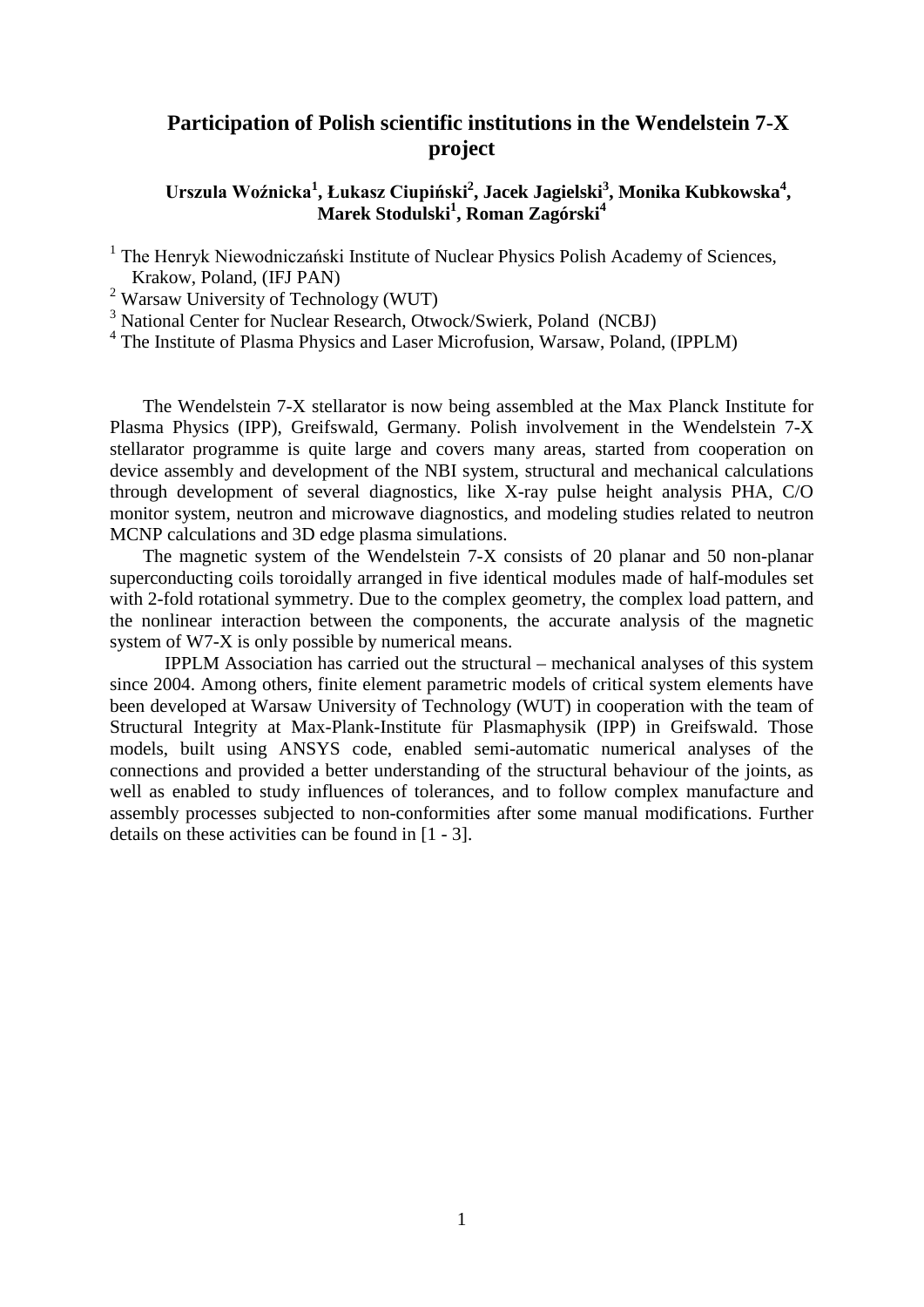

A general view of the W7-X half-module FEM model.

The Agreement on Cooperation between the Max-Planck-Institut fur Plasmaphysik in Garching and the Henryk Niewodniczański Institute of Nuclear Physics Polish Academy of Sciences in Krakow, Poland, (IFJ PAN) was signed off in 2007. According to the agreement IFJ PAN was responsible for the assembly of the bus bar system powering 70 superconducting coils on five modules of the W7-X stellarator. The bus bars are made of the NbTi superconductors in an aluminium jacket. The bus bar system is very complex and its final reliability and performance is strongly dependent on both the quality and accuracy of the assembly process.

To complete the system it was also necessary to connect the bus bars between neighboring modules at so called Module Separation Planes (MSP). There are eight joints to be made at three MSPs and ten joints at two MSPs. The Bus Bar Assembly (BBA) team consisted of 10 to 20 technicians from IFJ PAN and IPP Greifswald headed by Responsible Officers from IFJ PAN. IFJ PAN completed the task in 2012. The bus bar systems had been assembled on all five modules of W7-X and connected together. During assembly of the bus bar system, mechanical and electrical connection of the bus bar ends and/or the coil current leads was the most crucial operation as well as electrical insulation of the joints. The IFJ PAN team made 184 joints in total. All of them passed successfully quality tests. The total effort made by IFJ PAN over six years of the collaboration amounted to more than 160 FTEs (Full Time Equivalent). More than 50 engineers and technicians were involved and trained in the assembly process of the bus bars. The results of the work performed have been presented and described in 14 reports [4 - 17].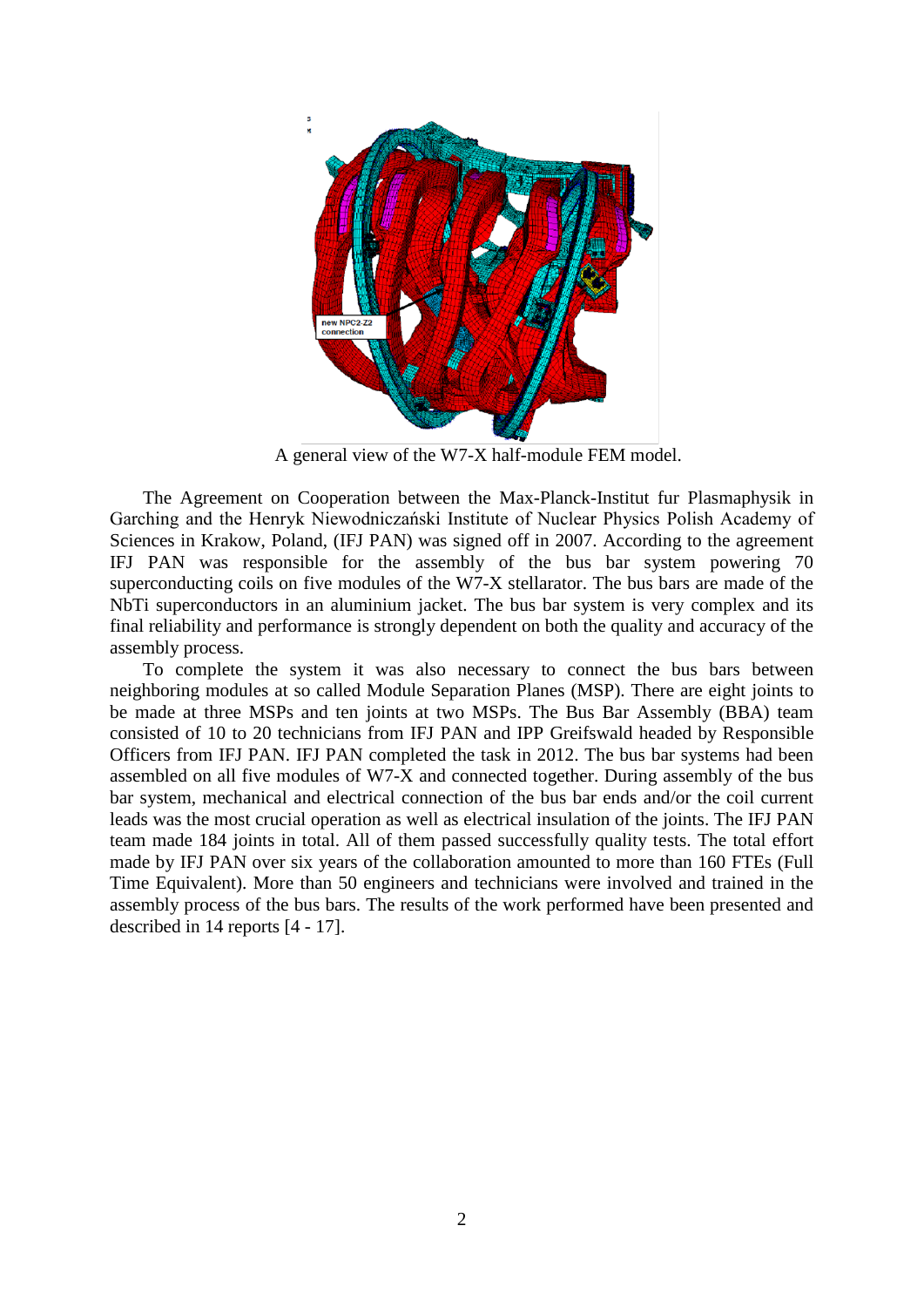

Trial and final installation of the bus bars on a single module



Five modules on the W7-X ring



 German Chancellor A. Merkel (left) and Polish Ministry of Science and Higher Education J. Szwed (right) discussing with IFJ PAN employees.

The collaboration between National Center for Nuclear Research, Otwock/Swierk, Poland (NCBJ) and IPP started in March 2011, when a first official kick-off meeting took place in Garching. It has been agreed, that Polish contribution into Neutral Beam Injector system will consists of: 1) Support structures for NBI boxes as well as hydraulic system for positioning and displacement of boxes, 2) Two gates valves separating the NBI boxes from the stellarator torus, 3) Cooling system ensuring the heat dissipation from ion sources, rfgenerators and plasma grids and 4) Two reflection magnets. The total value of NCBJ project equals to about 5 MEUR.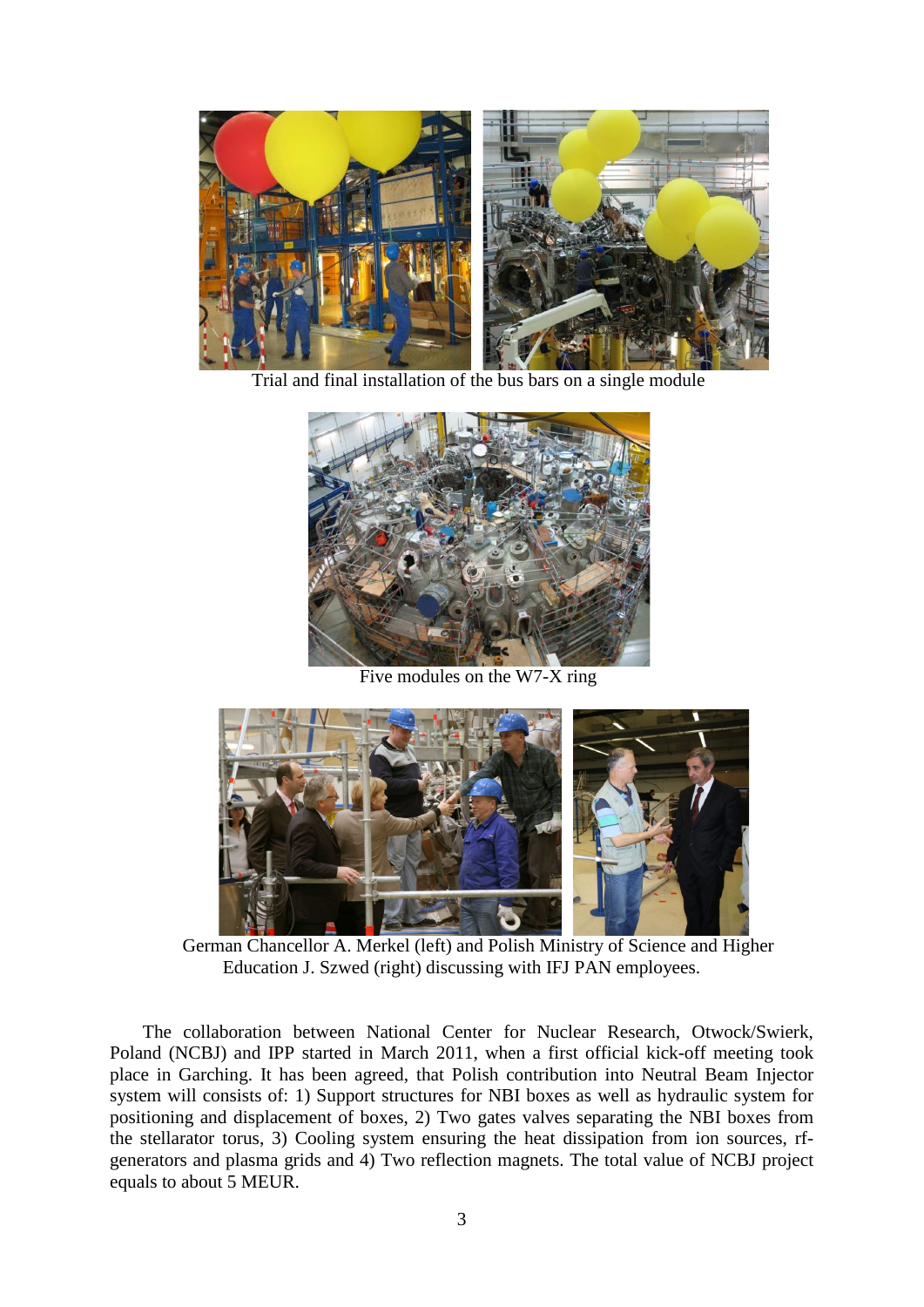The current status of the project is the following:

1. Support structures. Design of support structures has been completed in CATIA, the project passed static checks. Static calculations have been certified by TUV NORD company. The contracts for manufacturing have been signed with TEPRO (steel construction) and Parker-Hannifin (hydraulic system) companies. Support structures have been manufactured and hydraulic systems installed, the first acceptance tests are scheduled for April 10 in TEPRO, Koszalin, Poland. Later on the support structures will be dismounted and transported to IPP Greifswald where final acceptance tests will be performed. The formal delivery is expected for early May 2013.

2. Gate valves. One new and one refurbished gate valve were delivered to NCBJ in 2012. Both valves were equipped with an additional blocking device, a safety system preventing the valve of being shut or open accidentally. The contract for "design and build" for the heating systems has been signed with Prevac company, Rogow, Poland. Each heating system is composed of four independent heating sectors, each of them containing two heating loops (one spare), temperature sensors, thermal protectors and controlled power supply. The distribution of temperature has been checked by using finite elements simulations. Most of elements needed for construction are already in Prevac, power supplies are tested. The delivery of gate valves and of the heating system is scheduled on July 2013.

3. Cooling system. Several major modifications of the cooling system have been imposed by the IPP side, mainly the significant reduction in water flow. The initial project has been redesigned accordingly. The contract for cooling system manufacturing has been signed with Inss-Pol company, Wroclaw, Poland. The installation started in March 2013, final delivery is expected in May 2013.

4. Magnets. The first, refurbished magnet should be ready in April 2013. The second, new one, in September 2013. Both magnets will be manufactured by Tesla company, Storrington, UK and will be modified with respect to the original project; new copper liners, insulation feedthroughs and several minor elements were redesigned. Final delivery of magnets to IPP Greifswald is expected in October 2013.

Concluding, despite of several substantial modifications imposed by modifications of the W7-X project the complete delivery of Polish in-kind contribution is expected to be completed in 2013.



Support structures for the NBI boxes.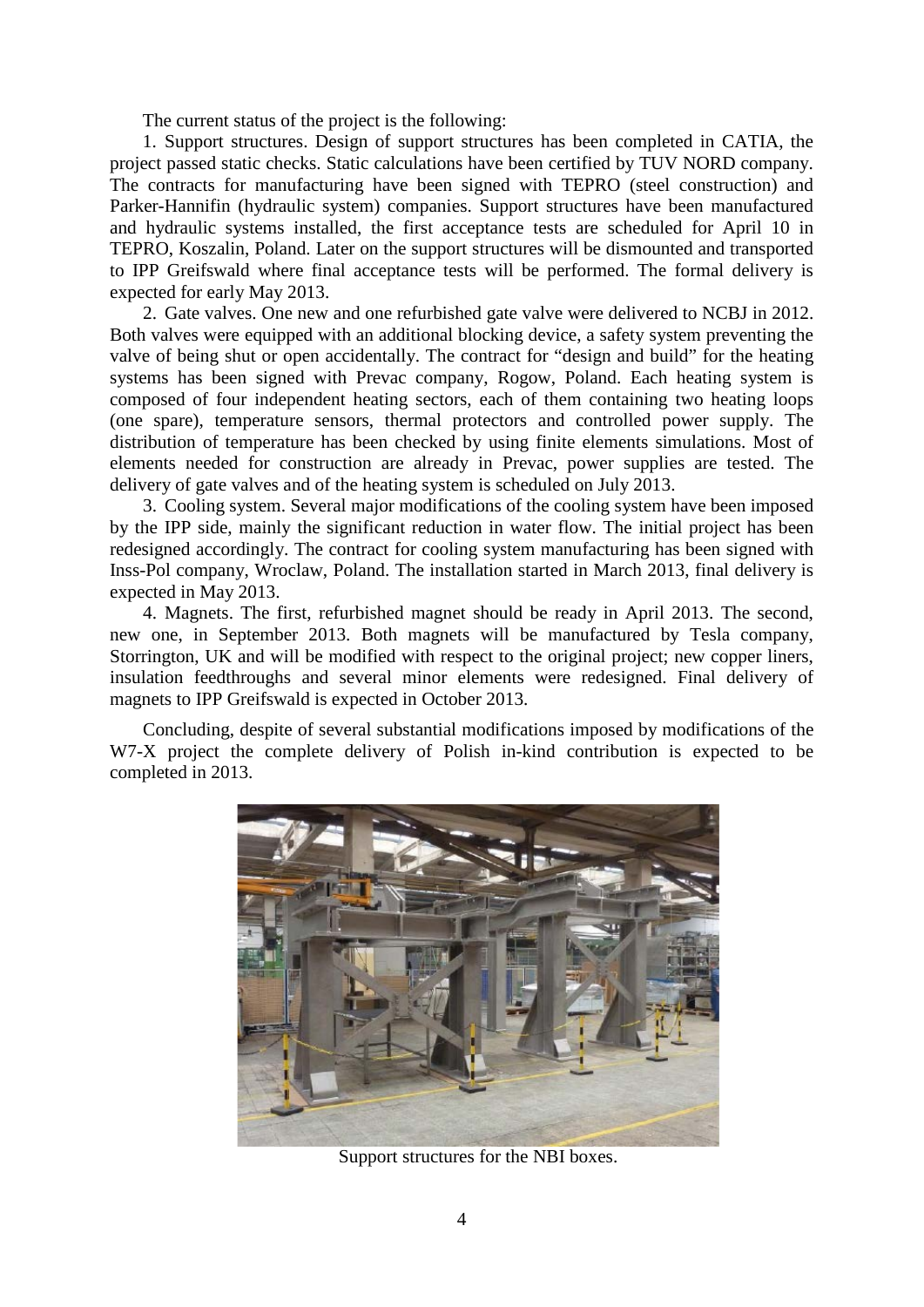The Institute of Plasma Physics and Laser Microfusion in Warsaw, Poland, (IPPLM) builds of two soft X-ray diagnostics, namely PHA and MFS systems. The project is realized in the frame of cooperation agreement between IPP Greifswald and IPPLM and is a part of the contract of Association between EURATOM and IPPLM, performed within the framework of the European Fusion Development Agreement.

A pulse height analysis (PHA) system which is planned to obtain the shape of X-ray spectrum by measurement of the energy carried by individual quanta (the height of a pulse measured is proportional to this energy) is now in manufacture phase. The intensity of radiation must be low enough to assure that the condition at which the electrical signals from the individual quanta do not overlap (no "pile-up" effect) in the electronics following the detector. The second diagnostic is a multi-foil temperature analysis system (MFS) which is a method destined to obtain the shape of the X-ray spectrum from the data recorded with the use of different semiconductor detectors. In this method the spectrum is determined by measurements of the total X-ray emission (as the effect of an interaction of many quanta) in some different ranges of energy, which are determined by the type and thickness of filters and the thickness of detectors. The MFS method is characterised by the lower spectral resolution in comparison with the PHA system.

For designing these two diagnostic systems a numerical code for evaluation of X-ray emission from stellarator plasma, named RayX has been developed. The code simulates the composition of ionization stages for some important elements (C, Fe, O) and the intensity of free-free, free-bound and bound-bound radiation. Basing on the assumption about the configuration of the detection system and the amount of impurities, the code predicts the response of the 1-D imaging system for a given plasma density and temperature spatial profiles. The results of simulations for predicted plasma scenarios, different diagnostic geometry, different kinds of detectors and thickness of applied filters were used in designing the diagnostic systems.

The proposed X-ray pulse height analysis system is intended to provide the spectral energy distribution with an energy resolution of about 200 eV along a central line of sight. The low energy detector response can be adjusted by interchangeable energy filters (Beryllium transmission foils). This will allow to enhance the sensitivity for particular impurity species and for the investigation of superthermal tails in the spectra. The system will consist of a set of 3 SDD (Silicon Drift Detectors) detectors operated with different filters in order to obtain a good sensitivity in a wide energy range. The combination of spectral data obtained along a single line of sight with broadband radial X-ray intensity profiles will provide a sufficiently good characterization of the impurity radiation in the plasma core. The measurements yield impurity survey spectra in the X-ray region above 0.5 keV (up to 20 keV typically) allowing to identify the line radiation from all relevant impurities and to determine their concentration in the hot plasma core. The slope of the hydrogen and low-Z continuum radiation is used to determine the central electron temperature. The intensity of the continuum radiation along with additional spectroscopic data allows to assess  $Z_{\text{eff}}$  values in the plasma center. In addition, the presence of suprathermal electrons can be detected in the high energy region of the continuum spectrum.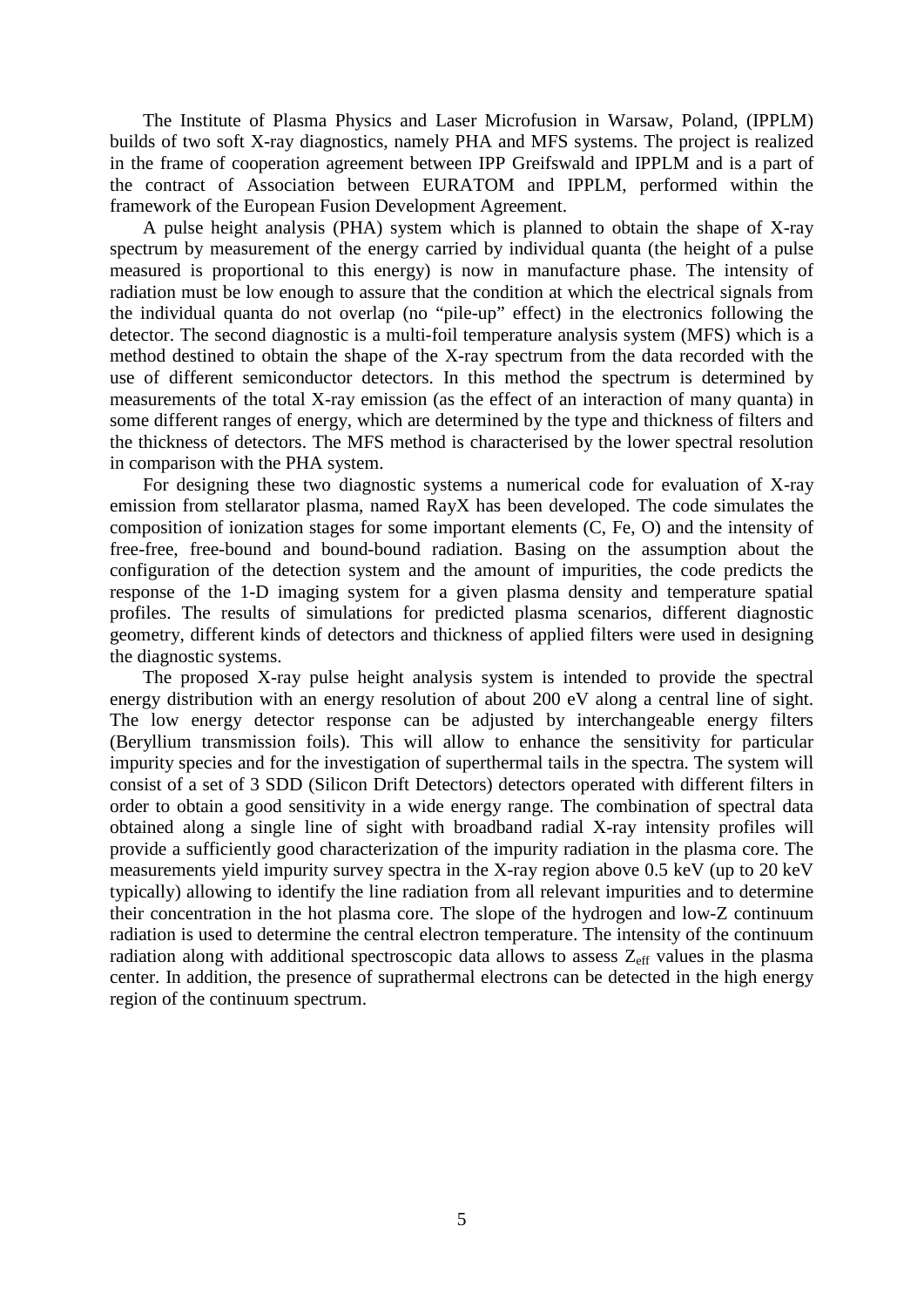

Vacuum chaber of PHA soft X-ray diagnostic designed and buit at the IPPLM, Warsaw for W7-X stellarator.

The MFS system will be realized on port AEN20 as a part of the so-called flexible SX camera system on the AEM10-AEN10-AEO10 port combination.

This diagnostics will consist of 8 detector arrays (for 5 detectors each) using different 8 filterfoils, current amplifiers and a memorising system. Basing on the simulations it was established that the distance from plasma center to pinhole should be 2.5 m and the distance from pinholes to detectors 0.20 - 0.25 m. Additionally, there will be possibility to change this distance adequately to the plasma conditions. Taking into account the influence of magnetic field on diagnostic components, the turbo molecular pump has been placed at 6 m from the plasma center. It is expected to run both diagnostics in 2014.



Design of the MFS soft X-ray diagnostic system for W7-X done by the IPPLM, Warsaw.

The collaboration between IPPLM and IPP on edge plasma modeling started already in 2003 with the aim to contribute to development of the 3D fluid code (FINDIF) for simulations of plasma parameters in the boundary region of the stellerator W7-X device. The numerical model was based on the concept of local magnetic coordinates allowing a correct discretization with mimimized numerical errors. The finite difference discretization method was used which allows the numerical simulation of energy transport in complex 3D edge geometries (in particular for W7-X) using a custom-tailored unstructured grid in local magnetic coordinates. This grid is generated by field-line tracing to guarantee an exact discretization of the dominant parallel transport. Along the magnetic field lines the standard Patankar concept was used to discretize the convection-diffusion equation, whereas in order to solve a quasi-isotropic problem in a plane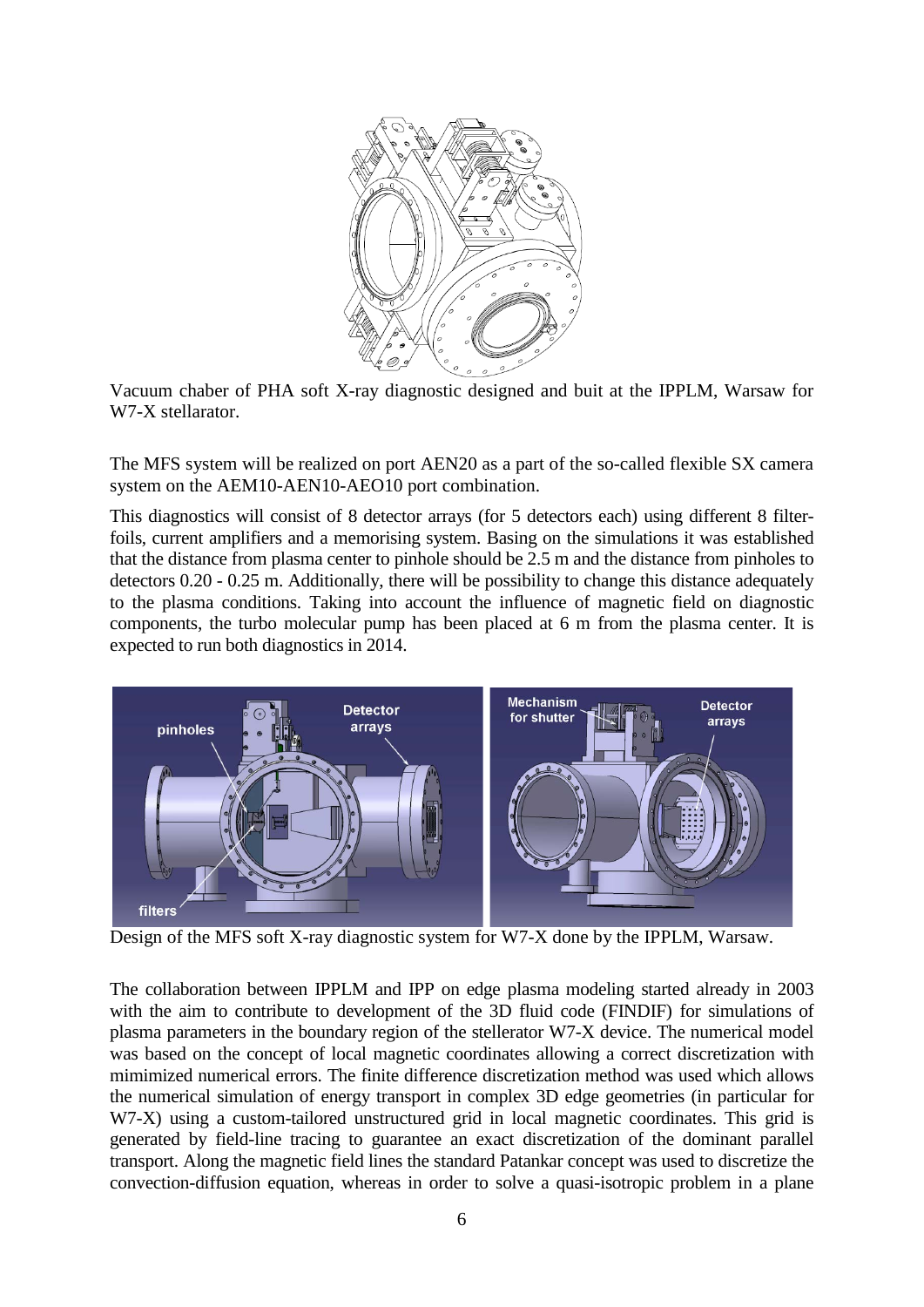(toroidal cut), the finite volume method was modified to obtain its finite difference representation with the radial fluxes on plasma cross-sections being interpolated using a constrained Delaunay triangulation. FINDIF calculations have been performed for W7-X geometry as well as for the 3D TEXTOR-DED configuration [18-23].

It is planned to continue common works on edge plasma modeling in future and to use the FINDIF code to interpret experimental results from W7-X.



Calculated 3D electron temperature solution in a W7-X configuration

## Papers

- 1. G. Krzesiński, T. Zagrajek, P.Marek, R. Dobosz, P. Czarkowski, K.J. Kurzydłowski,FEManalysis of coil support connections in theWendelstein 7-Xmagnet system,Fusion Engineering and Design 82 (2007) 1574–1578.
- 2. Ł. Ciupiński, G.Krzesiński, K. Kurzydłowski, P. Marek, T. Zagrajek,V. Bykov, P. Czarkowski,W. Daenner, A. Dudek, F. Schauer, Evaluation of the mechanical behavior of W7-X central support connections bymeans of semi-automated FE analysis, Fusion Engineering and Design 84 (2009) 613–617
- 3. Ł. Ciupiński, G. Krzesiński, P. Marek, T. Zagrajek, J. Fellinger, V. Bykov, A. Dudek, F. Schauer, A. Panin , Limit analysis of W7-X critical magnet system components with consideration of material serration effect, Fusion Engineering and Design, Volume 86, (2011), 1501-1505
- 4. J. Blocki, A deformation analysis for the lower shell by FE, IPP, WENDELSTEIN 7- X, 12 Dec. 2007.
- 5. J.Blocki, A deformation analysis for the lower shell of the Module 1, Module 2